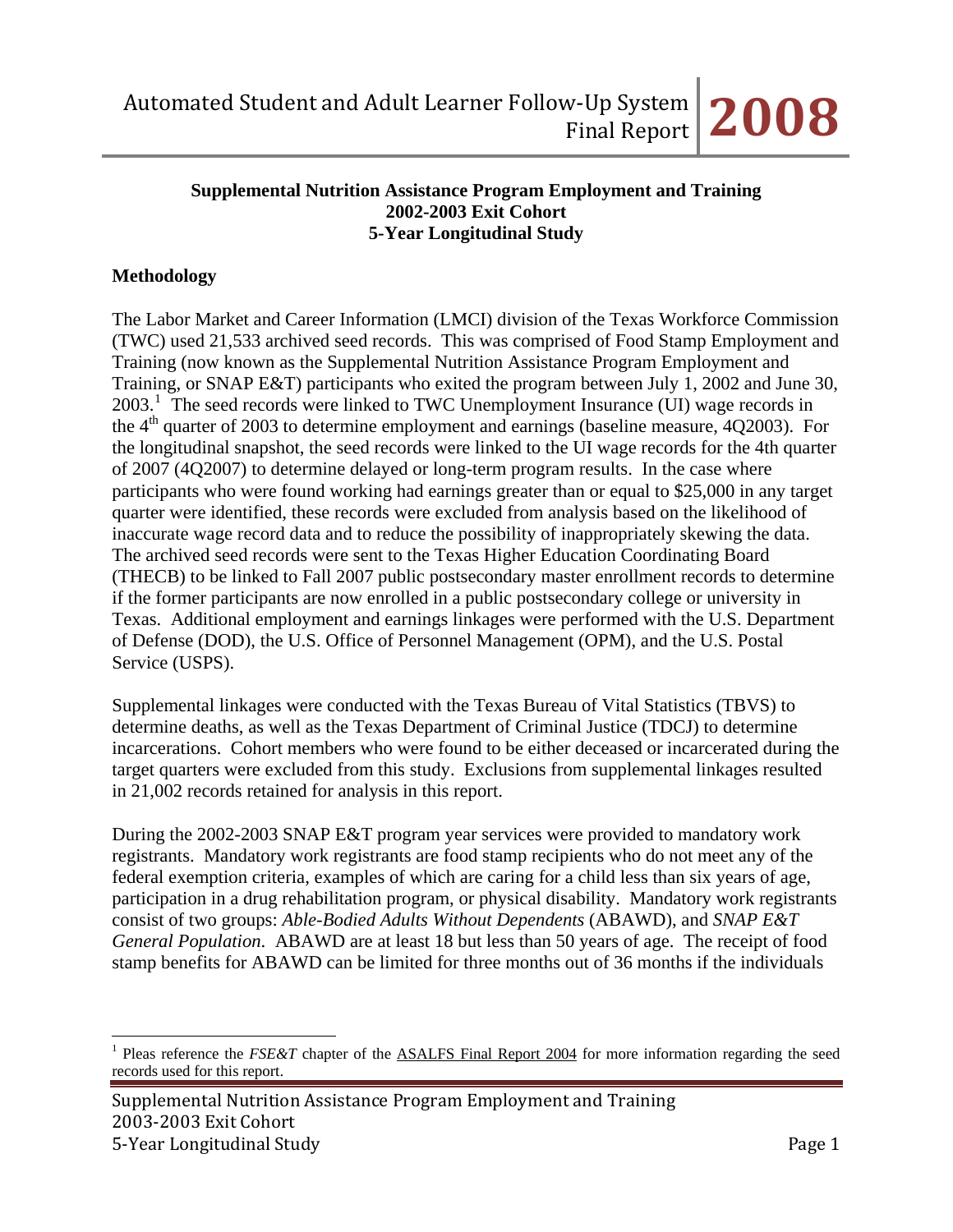do not work or participate in SNAP E&T or similar services. SNAP E&T General Population participants are at least 16 but less than 60 years of age and are not classified as an ABAWD.<sup>[2](#page-1-0)</sup>

# **Results**

Table 1 shows employment and earnings by class in 4Q2003 and 4Q2007. SNAP E&T General Population participants had the highest employment in 4Q2003 with 48.3 percent employed, while ABAWD participants had the highest median quarterly earnings with \$2,326. Overall employment for the cohort in 4Q2003 was 47.7 percent with median quarterly earnings of \$2,321.

Five years after exit in 4Q2007, SNAP E&T General Population again had the highest employment with 49.6 percent employed, and again had the highest median quarterly earnings with \$3,687. Overall employment for the cohort in 4Q2007 was 47.0 percent with median quarterly earnings of \$3,684.

| All Working in 4Q2003               |                         |         |                |                 |  |  |  |  |
|-------------------------------------|-------------------------|---------|----------------|-----------------|--|--|--|--|
| <b>Median</b><br>$\frac{0}{0}$<br>N |                         |         |                |                 |  |  |  |  |
| <b>Class</b>                        | N                       | Working | <b>Working</b> | <b>Earnings</b> |  |  |  |  |
| <b>SNAP E&amp;T General</b>         |                         |         |                |                 |  |  |  |  |
| Population                          | 10,037                  | 4,850   | 48.3           | \$2,313         |  |  |  |  |
| <b>ABAWD</b>                        | 10,965                  | 5,167   | 47.1           | \$2,326         |  |  |  |  |
| <b>Total</b>                        | 21,002                  | 10,017  | 47.7           | \$2,321         |  |  |  |  |
| All Working in 4Q2007               |                         |         |                |                 |  |  |  |  |
|                                     | %<br><b>Median</b><br>N |         |                |                 |  |  |  |  |
| <b>Class</b>                        | N                       | Working | Working        | <b>Earnings</b> |  |  |  |  |
| <b>SNAP E&amp;T General</b>         |                         |         |                |                 |  |  |  |  |
| Population                          | 10,037                  | 4,974   | 49.6           | \$3,687         |  |  |  |  |
| <b>ABAWD</b>                        | 10,965                  | 4,890   | 44.6           | \$3,680         |  |  |  |  |
| <b>Total</b>                        | 21,002                  | 9,864   | 47.0           | \$3,684         |  |  |  |  |

# **Table 1. Employment and Earnings by Ethnicity**

 $\overline{a}$ 2 ASALFS Final Report 2002

<span id="page-1-0"></span>Supplemental Nutrition Assistance Program Employment and Training 2003‐2003 Exit Cohort 5‐Year Longitudinal Study Page 2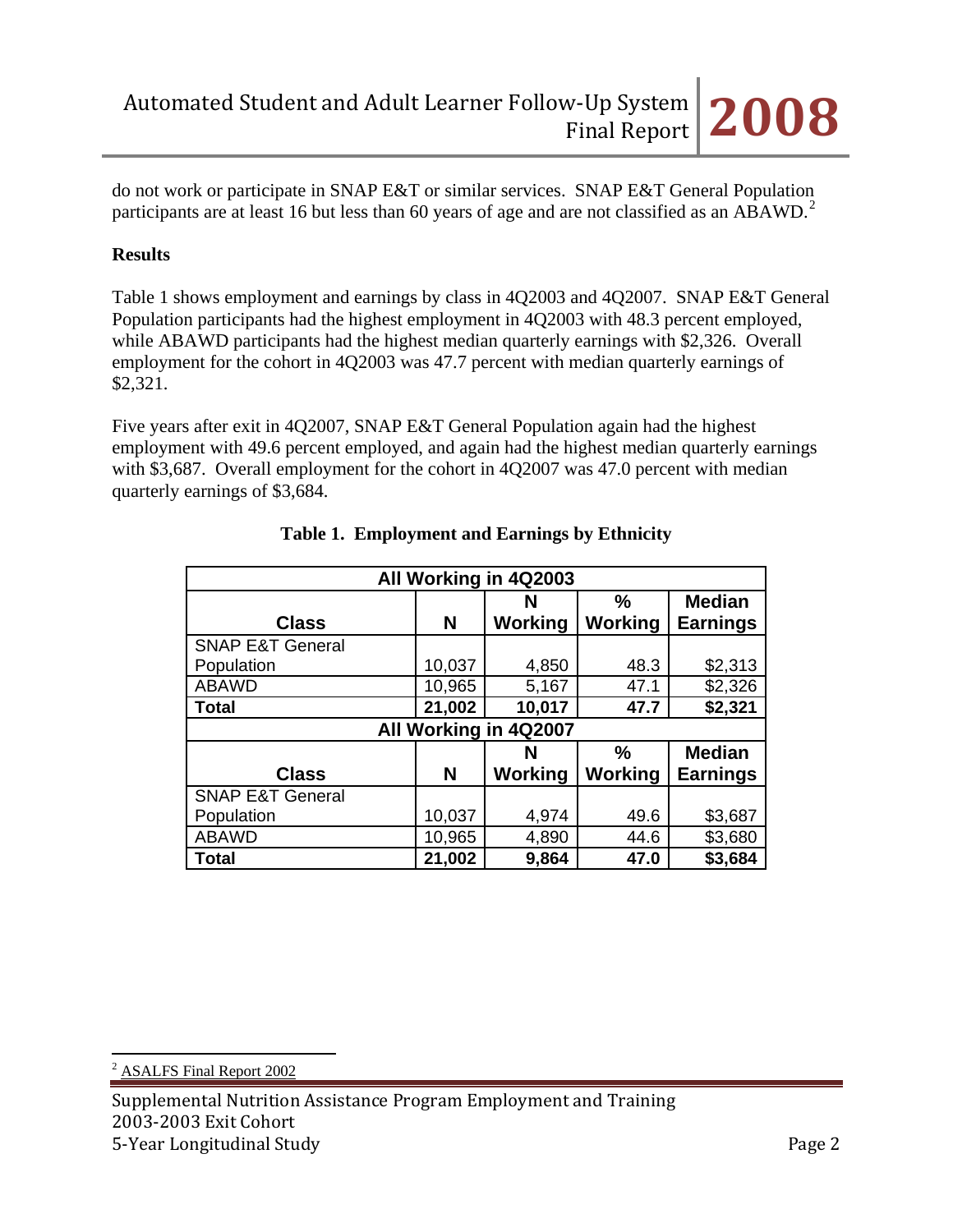When the results are analyzed by gender, one can see the cohort is comprised of an overwhelming percentage of Males (Table 2). Females had the highest employment at 4Q2003 with 52.8 percent and had the highest median quarterly earnings with \$2,880. At the longitudinal snapshot in 2007, 47.2 percent of females were found employed. Female exiters had median quarterly earnings of \$4,101 in 4Q2007.

| All Working in 4Q2003   |        |         |                |                 |  |  |
|-------------------------|--------|---------|----------------|-----------------|--|--|
| <b>Median</b><br>℅<br>N |        |         |                |                 |  |  |
| Gender                  | N      | Working | <b>Working</b> | <b>Earnings</b> |  |  |
| Female                  | 36     | 19      | 52.8           | \$2,880         |  |  |
| Male                    | 20,871 | 9,955   | 47.7           | \$2,322         |  |  |
| Unknown                 | 95     | 43      | 45.3           | \$1,722         |  |  |
| <b>Total</b>            | 21,002 | 10,017  | 47.7           | \$2,321         |  |  |
| All Working in 4Q2007   |        |         |                |                 |  |  |
|                         |        |         |                |                 |  |  |
|                         |        | N       | $\frac{0}{0}$  | <b>Median</b>   |  |  |
| Gender                  | N      | Working | <b>Working</b> | <b>Earnings</b> |  |  |
| Female                  | 36     | 17      | 47.2           | \$4,101         |  |  |
| Male                    | 20,871 | 9,801   | 47.0           | \$3,685         |  |  |
| Unknown                 | 95     | 46      | 48.4           | \$2,713         |  |  |

# **Table 2. Employment and Earnings by Gender**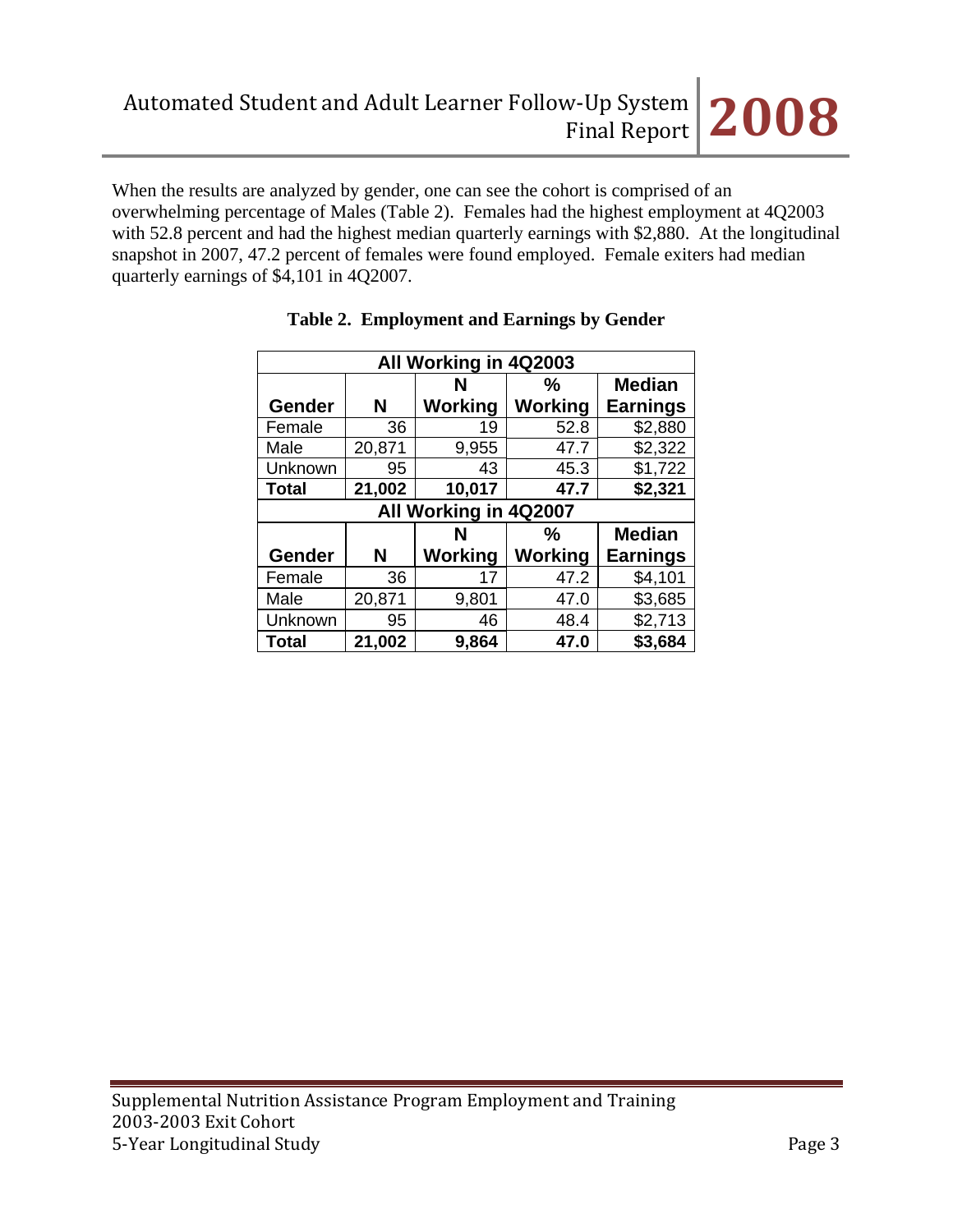Excluding those whose ethnicity was unknown, Hispanics had the highest employment percentage in 4Q2003 with 49.6 percent employed (Table 3). Asians had the highest earnings in 4Q2003 with median earnings of \$3,618. In 2007, Hispanics had the largest percentage of participants employed, 50.8 percent, and Native Americans posted the highest median earnings with \$5,253.

| All Working in 4Q2003   |                         |                |         |                 |  |  |  |
|-------------------------|-------------------------|----------------|---------|-----------------|--|--|--|
|                         | <b>Median</b><br>N<br>℅ |                |         |                 |  |  |  |
| <b>Ethnicity</b>        | N                       | <b>Working</b> | Working | <b>Earnings</b> |  |  |  |
| Asian                   | 58                      | 23             | 39.7    | \$3,618         |  |  |  |
| Unknown                 | 70                      | 36             | 51.4    | \$1,827         |  |  |  |
| <b>Native</b>           |                         |                |         |                 |  |  |  |
| American                | 75                      | 33             | 44.0    | \$2,245         |  |  |  |
| White                   | 5,753                   | 2,607          | 45.3    | \$2,506         |  |  |  |
| <b>Black</b>            | 6,961                   | 3,305          | 47.5    | \$2,352         |  |  |  |
| Hispanic                | 8,085                   | 4,013          | 49.6    | \$2,220         |  |  |  |
| <b>Total</b>            | 21,002                  | 10,017         | 47.7    | \$2,321         |  |  |  |
| All Working in 4Q2007   |                         |                |         |                 |  |  |  |
| <b>Median</b><br>N<br>% |                         |                |         |                 |  |  |  |
| <b>Ethnicity</b>        | N                       | <b>Working</b> | Working | <b>Earnings</b> |  |  |  |
| Asian                   | 58                      | 21             | 36.2    | \$4,953         |  |  |  |
| Unknown                 | 70                      | 30             | 42.9    | \$2,826         |  |  |  |
| <b>Native</b>           |                         |                |         |                 |  |  |  |
| American                | 75                      | 27             | 36.0    | \$5,253         |  |  |  |
| White                   | 5,753                   | 2,422          | 42.1    | \$3,960         |  |  |  |
| <b>Black</b>            | 6,961                   | 3,258          | 46.8    | \$3,654         |  |  |  |
| Hispanic                | 8,085                   | 4,106          | 50.8    | \$3,565         |  |  |  |
| <b>Total</b>            | 21,002                  | 9,864          | 47.0    | \$3,684         |  |  |  |

|  | Table 3. Employment and Earnings by Ethnicity |  |  |
|--|-----------------------------------------------|--|--|
|--|-----------------------------------------------|--|--|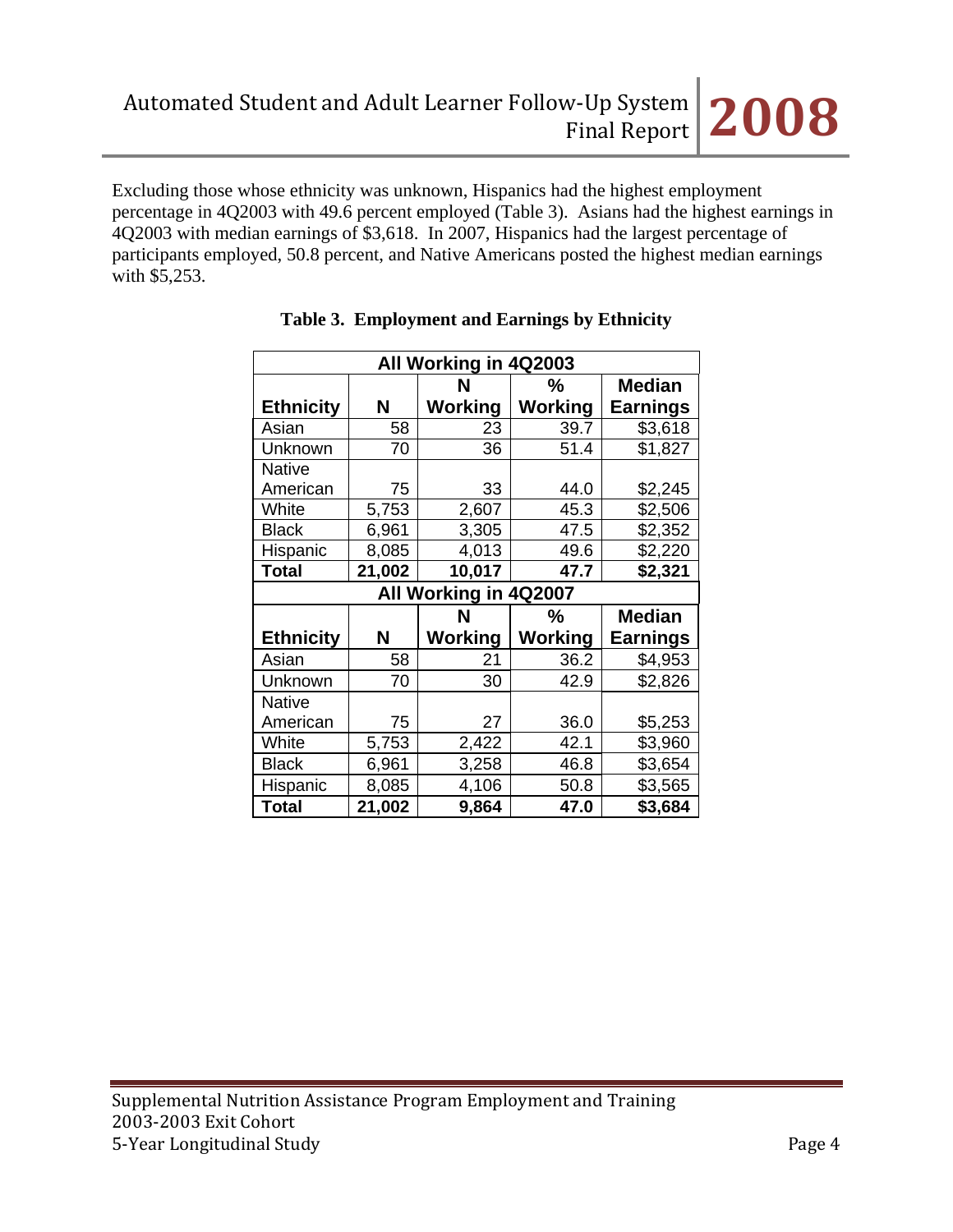Table 4 shows employment and earnings by service received in 4Q2003 and 4Q2007. The largest number of participants had received the Job Search Assistance service, and that group had the median quarterly earnings in 4Q2003 with \$2,322. Participants receiving the Work Experience / Skill Training service had the highest employment in 4Q2003, with 52.8 percent employed. That group also had the highest median quarterly earnings for the period with \$2,880.

In 4Q2007, Non-Vocational Training recipients had the highest employment with 56.3 percent and median quarterly earnings of \$2,498. Work Experience / Skill Training participants again had the highest median quarterly earnings in 4Q2007 with \$4,101.

| All Working in 4Q2003              |        |               |               |                 |  |  |  |  |
|------------------------------------|--------|---------------|---------------|-----------------|--|--|--|--|
|                                    | N      | $\frac{9}{6}$ | <b>Median</b> |                 |  |  |  |  |
| <b>Service Received</b>            | N      | Working       | Working       | <b>Earnings</b> |  |  |  |  |
| Non-Vocational Training            | 16     | 6             | 37.5          | \$1,389         |  |  |  |  |
| Work Experience / Skill Training   | 36     | 19            | 52.8          | \$2,880         |  |  |  |  |
| Occupational / Vocational Training | 39     | 20            | 51.3          | \$1,642         |  |  |  |  |
| Workfare                           | 40     | 17            | 42.5          | \$2,039         |  |  |  |  |
| <b>Job Search Assistance</b>       | 20,871 | 9,955         | 47.7          | \$2,322         |  |  |  |  |
| Total                              | 21,002 | 10,017        | 47.7          | \$2,321         |  |  |  |  |
| All Working in 4Q2007              |        |               |               |                 |  |  |  |  |
| %<br><b>Median</b><br>N            |        |               |               |                 |  |  |  |  |
| <b>Service Received</b>            | N      | Working       | Working       | <b>Earnings</b> |  |  |  |  |
|                                    |        |               |               |                 |  |  |  |  |
| Non-Vocational Training            | 16     | 9             | 56.3          | \$2,498         |  |  |  |  |
| Work Experience / Skill Training   | 36     | 17            | 47.2          | \$4,101         |  |  |  |  |
| Occupational / Vocational Training | 39     | 18            | 46.2          | \$3,158         |  |  |  |  |
| Workfare                           | 40     | 19            | 47.5          | \$2,724         |  |  |  |  |
| <b>Job Search Assistance</b>       | 20,871 | 9,801         | 47.0          | \$3,685         |  |  |  |  |

# **Table 4. Employment and Earnings by Service Received**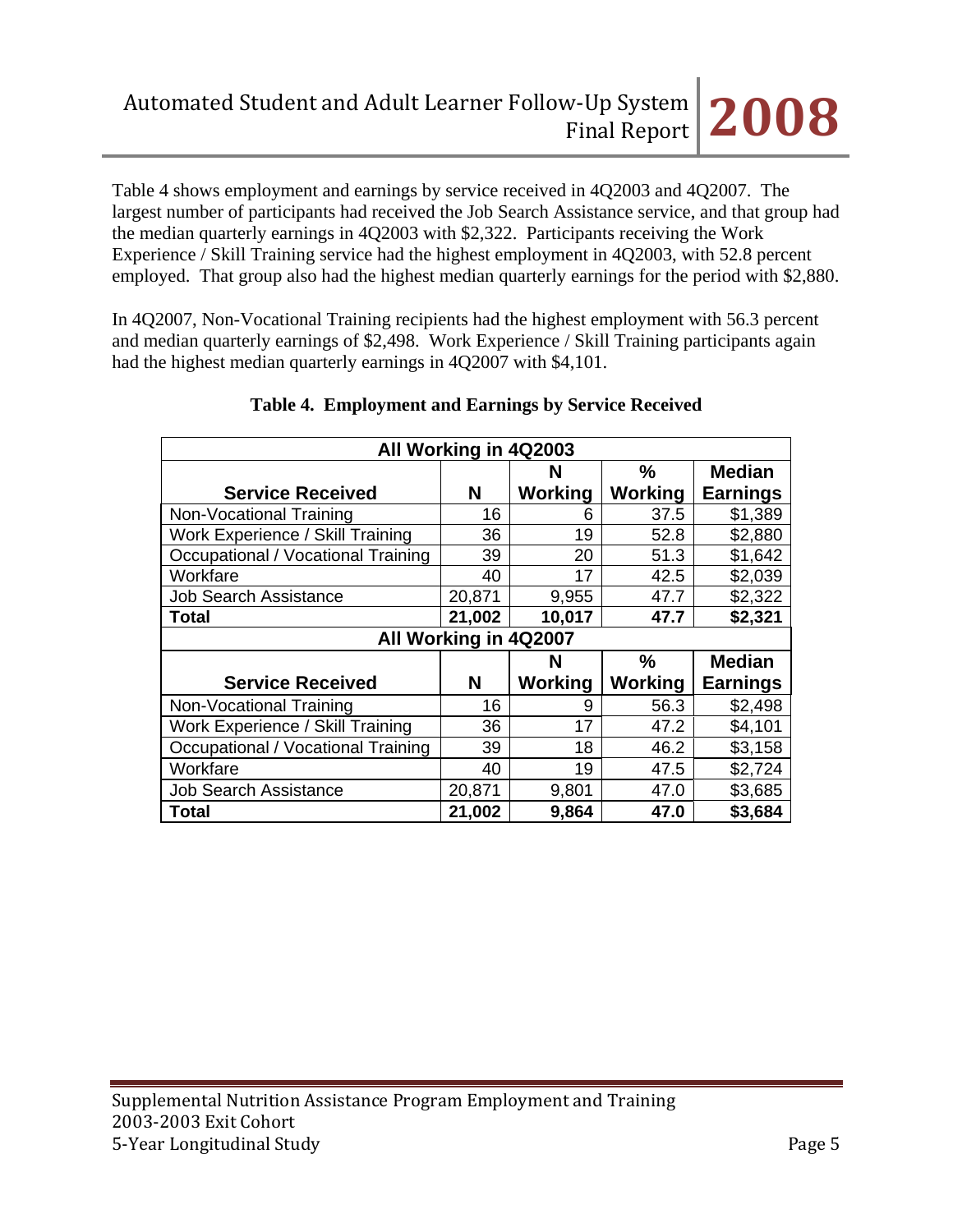Table 5 shows employment and earnings by Local Workforce Development Area (LWDA). Concho Valley LWDA had the highest percentage of program exiters employed at 4Q2003, with 60.5 percent employed. Central Texas LWDA had the highest median quarterly earnings, \$3,076. In 4Q2007, Concho Valley LWDA again had the highest employment rate with 55.8 percent employed. North Central LWDA posted the highest median earnings in 4Q2007 with \$5,460.

|                         |                     | All Working in 4Q2003 |                   | All Working in 4Q2007 |             |         |                |                     |
|-------------------------|---------------------|-----------------------|-------------------|-----------------------|-------------|---------|----------------|---------------------|
|                         |                     | N                     | %                 | <b>Median</b>         |             | N       | %              | <b>Median</b>       |
| <b>LWDA</b>             | N                   | Working               | Working           | <b>Earnings</b>       | $\mathbf N$ | Working | <b>Working</b> | <b>Earnings</b>     |
| Alamo                   | 989                 | 556                   | 56.2              | \$2,492               | 989         | 523     | 52.9           | \$3,942             |
| <b>Brazos Valley</b>    | 190                 | 108                   | 56.8              | \$2,516               | 190         | 104     | 54.7           | \$4,118             |
| <b>Cameron County</b>   | 351                 | 173                   | 49.3              | \$1,965               | 351         | 178     | 50.7           | \$3,219             |
| Capital Area            | 627                 | 323                   | 51.5              | \$2,807               | 627         | 279     | 44.5           | \$4,501             |
| <b>Central Texas</b>    | 176                 | 86                    | 48.9              | \$3,076               | 176         | 83      | 47.2           | \$3,852             |
| <b>Coastal Bend</b>     | 781                 | 399                   | $\overline{51}.1$ | \$2,113               | 781         | 391     | 50.1           | $\sqrt{2,896}$      |
| Concho Valley           | 301                 | 182                   | 60.5              | \$2,639               | 301         | 168     | 55.8           | \$3,574             |
| Dallas                  | 2,798               | 1,340                 | 47.9              | $\overline{$}2,747$   | 2,798       | 1,290   | 46.1           | \$4,086             |
| Deep East Texas         | 978                 | 424                   | 43.4              | \$1,922               | 978         | 405     | 41.4           | \$3,932             |
| East Texas              | 631                 | 251                   | 39.8              | \$2,590               | 631         | 252     | 39.9           | $\overline{$3,485}$ |
| <b>Golden Crescent</b>  | 424                 | 202                   | 47.6              | \$2,639               | 424         | 213     | 50.2           | \$3,420             |
| <b>Gulf Coast</b>       | 3,187               | 1,438                 | 45.1              | \$2,601               | 3,187       | 1,484   | 46.6           | \$3,952             |
| <b>Heart of Texas</b>   | 333                 | 168                   | 50.5              | \$1,788               | 333         | 138     | 41.4           | \$3,446             |
| Lower Rio Grande        |                     |                       |                   |                       |             |         |                |                     |
| Valley                  | 1,867               | 797                   | 42.7              | \$2,106               | 1,867       | 901     | 48.3           | \$3,344             |
| Middle Rio Grande       | 813                 | 393                   | 48.3              | \$1,737               | 813         | 402     | 49.5           | \$2,962             |
| North Central           | 94                  | 44                    | 46.8              | \$2,372               | 94          | 43      | 45.7           | \$5,460             |
| North East Texas        | 425                 | 188                   | 44.2              | \$1,881               | 425         | 187     | 44.0           | \$2,922             |
| North Texas             | 738                 | 336                   | 45.5              | \$2,058               | 738         | 314     | 42.6           | \$3,526             |
| Panhandle               | 279                 | 133                   | 47.7              | \$1,927               | 279         | 113     | 40.5           | \$3,715             |
| Permian Basin           | 1,081               | 563                   | 52.1              | \$2,126               | 1,081       | 555     | 51.3           | \$4,121             |
| <b>Rural Capital</b>    | 57                  | 28                    | 49.1              | \$1,821               | 57          | 23      | 40.4           | \$5,276             |
| South East Texas        | 326                 | 150                   | 46.0              | \$2,306               | 326         | 148     | 45.4           | \$4,182             |
| South Plains            | 286                 | 160                   | 55.9              | \$2,225               | 286         | 144     | 50.4           | $\overline{$3,163}$ |
| South Texas             | 500                 | 234                   | 46.8              | \$2,269               | 500         | 263     | 52.6           | \$3,457             |
| <b>Tarrant County</b>   | $\overline{1}, 377$ | 682                   | 49.5              | \$2,742               | 1,377       | 637     | 46.3           | \$4,086             |
| Texoma                  | 236                 | 93                    | 39.4              | \$2,104               | 236         | 85      | 36.0           | \$3,755             |
| <b>Upper Rio Grande</b> | 769                 | 355                   | 46.2              | \$2,226               | 769         | 354     | 46.0           | \$3,465             |
| <b>West Central</b>     | 388                 | 211                   | 54.4              | \$1,819               | 388         | 187     | 48.2           | \$3,098             |
| <b>Total</b>            | 21,002              | 10,017                | 47.7              | \$2,321               | 21,002      | 9,864   | 47.0           | \$3,684             |

#### **Table 5. Employment and Earnings by LWDA**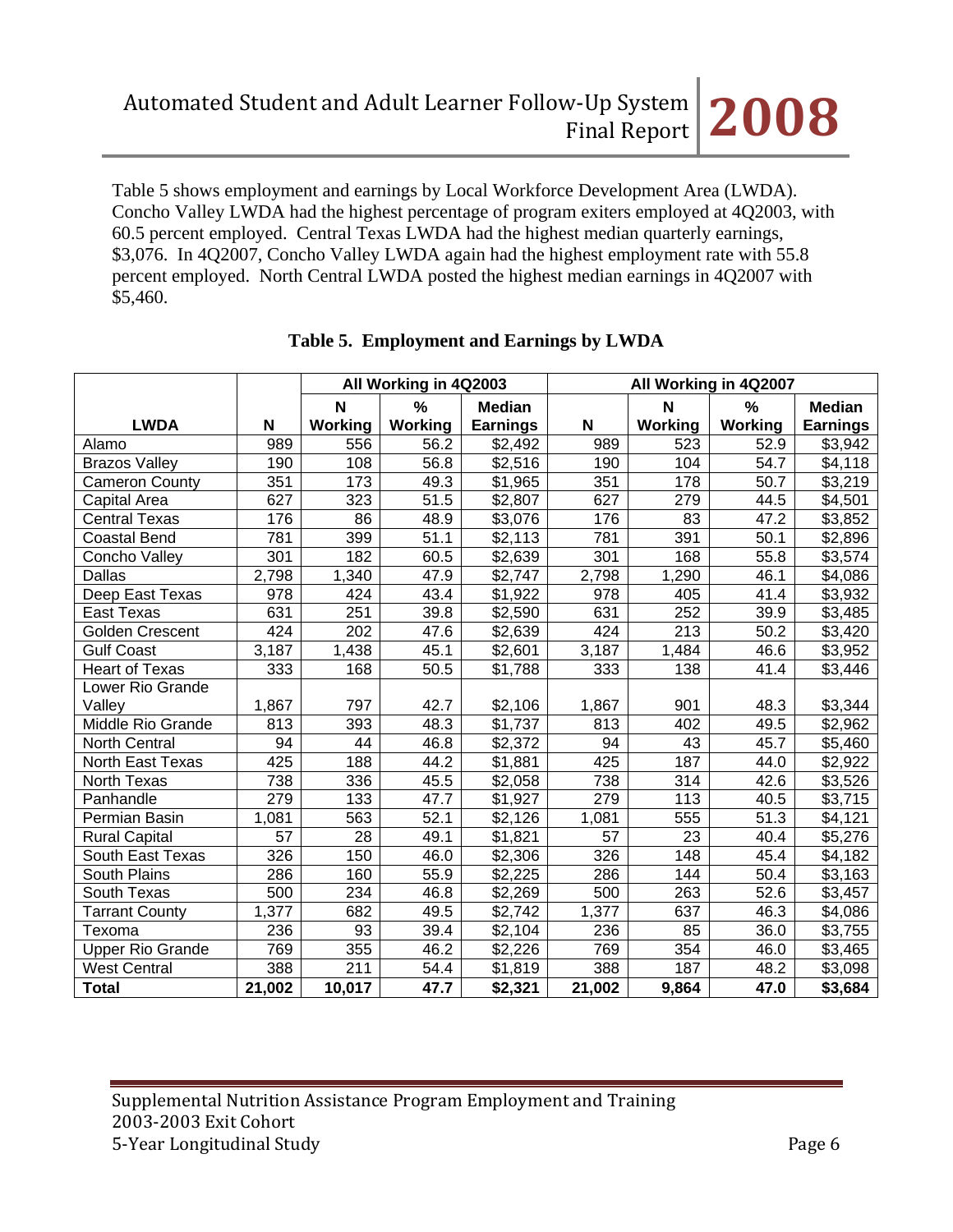Employment Services was the most common industry of employment for program exiters working at 4Q2003 (Table 6). Home Health Care Services and Limited-Service Eating Places were the second and third most common industries of employment. Participants employed in the Nursing Care Facilities sector had the highest median earnings in 4Q2003 with \$2,736.

|                                         | N       | <b>Median</b>   | <b>NAICS</b> |
|-----------------------------------------|---------|-----------------|--------------|
| <b>Industry Sector</b>                  | Working | <b>Earnings</b> | Code         |
| <b>Employment Services</b>              | 1,263   | \$1,617         | 5613         |
| <b>Home Health Care Services</b>        | 841     | \$1,383         | 6216         |
| <b>Limited-Service Eating Places</b>    | 707     | \$1,690         | 7222         |
| <b>Elementary and Secondary Schools</b> | 404     | \$2,149         | 6111         |
| <b>Other General Merchandise Stores</b> | 374     | \$2,624         | 4529         |
| <b>Full-Service Restaurants</b>         | 345     | \$1,724         | 7221         |
| <b>Nursing Care Facilities</b>          | 265     | \$2,736         | 6231         |
| <b>Grocery Stores</b>                   | 211     | \$2,506         | 4451         |
| <b>Business Support Services</b>        | 205     | \$2,014         | 5614         |
| <b>Gasoline Stations</b>                | 178     | \$2,659         | 4471         |

#### **Table 6. Top 10 Industries of Employment for All Working in 4Q2003**

Table 7 shows the top ten industries of employment for all working in the  $4<sup>th</sup>$  quarter of 2007. Employment Services was the most common industry sector of employment, followed by Home Health Care Services. Participants employed in the Other General Merchandise Stores sector had the highest median earnings, \$4,199.

|                                         | N       | <b>Median</b>   | <b>NAICS</b> |
|-----------------------------------------|---------|-----------------|--------------|
| <b>Industry Sector</b>                  | Working | <b>Earnings</b> | Code         |
| <b>Employment Services</b>              | 972     | \$2,077         | 5613         |
| <b>Home Health Care Services</b>        | 805     | \$1,859         | 6216         |
| <b>Limited-Service Eating Places</b>    | 583     | \$2,306         | 7222         |
| <b>Elementary and Secondary Schools</b> | 460     | \$3,774         | 6111         |
| <b>Other General Merchandise Stores</b> | 358     | \$4,199         | 4529         |
| <b>Full-Service Restaurants</b>         | 274     | \$2,388         | 7221         |
| <b>Nursing Care Facilities</b>          | 265     | \$3,668         | 6231         |
| <b>Traveler Accommodation</b>           | 206     | \$2,541         | 7211         |
| Services to Buildings and Dwellings     | 192     | \$2,384         | 5617         |
| <b>Grocery Stores</b>                   | 183     | \$3,140         | 4451         |

#### **Table 7. Top 10 Industries of Employment for All Working in 4Q2007**